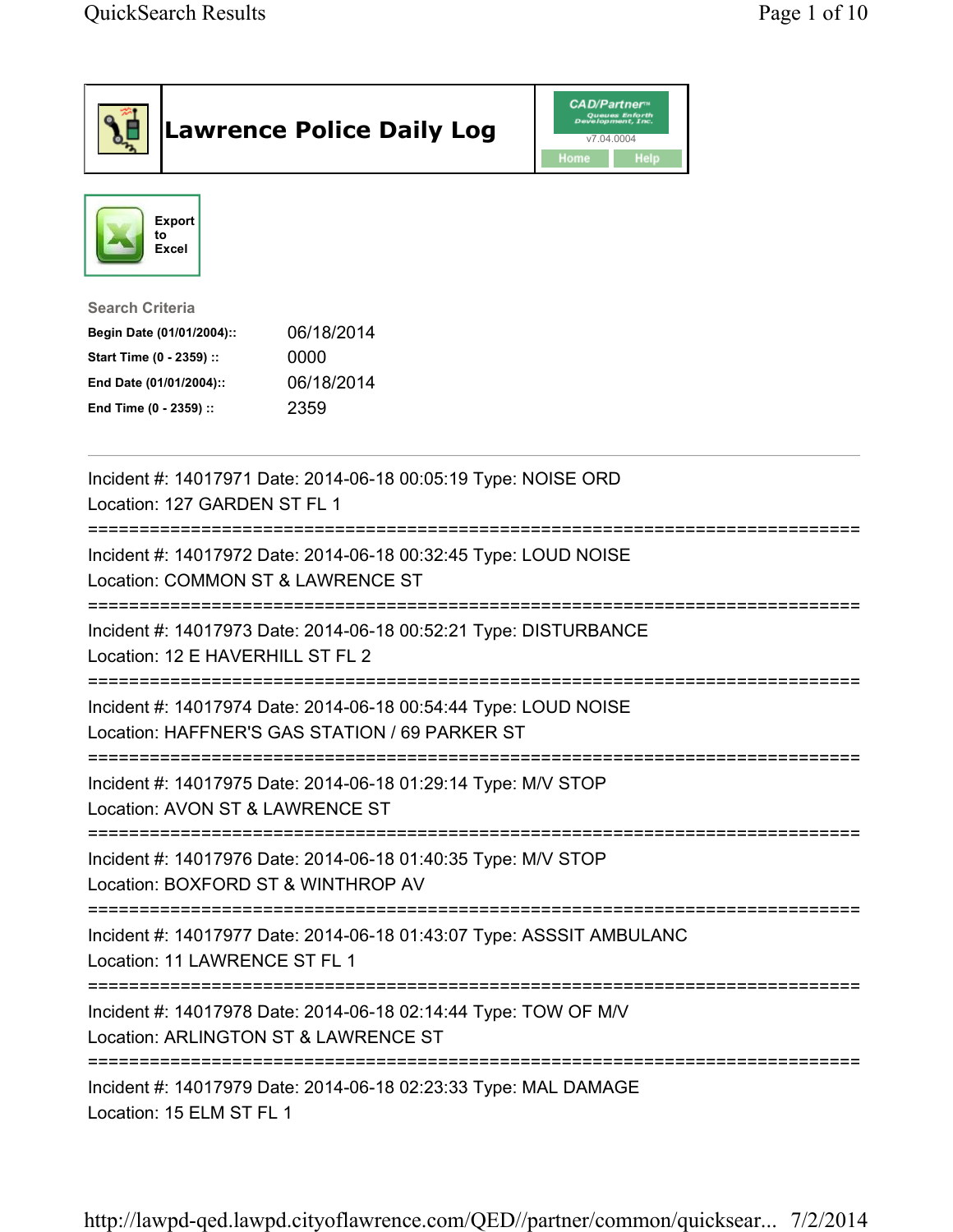| Incident #: 14017980 Date: 2014-06-18 02:41:51 Type: DOMESTIC/PAST<br>Location: 1 TREMONT ST #2 FL 2                     |
|--------------------------------------------------------------------------------------------------------------------------|
| Incident #: 14017981 Date: 2014-06-18 03:16:50 Type: NOISE ORD<br>Location: 9 POPLAR ST                                  |
| Incident #: 14017982 Date: 2014-06-18 03:49:26 Type: ALARMS<br>Location: 3 WOODLAND ST #4                                |
| Incident #: 14017983 Date: 2014-06-18 03:57:51 Type: SUS PERS/MV<br><b>Location: HIGH ST</b>                             |
| Incident #: 14017984 Date: 2014-06-18 04:16:30 Type: ALARM/BURG<br>Location: WEATHERBEE SCHOOL / 75 NEWTON ST            |
| Incident #: 14017985 Date: 2014-06-18 05:05:19 Type: INVESTIGATION<br><b>Location: TREMONT ST</b>                        |
| Incident #: 14017986 Date: 2014-06-18 06:31:05 Type: ALARMS<br>Location: CITY HALL / 200 COMMON ST                       |
| =====================<br>Incident #: 14017987 Date: 2014-06-18 06:31:16 Type: ALARMS<br>Location: BOYA GIRLS CLUB / null |
| Incident #: 14017988 Date: 2014-06-18 07:09:55 Type: PARK & WALK<br>Location: BRADFORD ST & BROADWAY                     |
| Incident #: 14017989 Date: 2014-06-18 07:15:21 Type: PARK & WALK<br>Location: BROADWAY & HAVERHILL ST                    |
| Incident #: 14017990 Date: 2014-06-18 07:58:41 Type: UNKNOWN PROB<br>Location: 340 HIGH ST #REAR                         |
| Incident #: 14017991 Date: 2014-06-18 08:04:54 Type: ALARMS<br>Location: DIAZ RESIDENCE / 1134 ESSEX ST                  |
| Incident #: 14017992 Date: 2014-06-18 08:27:01 Type: STOL/MV/PAS<br>Location: 20 BELMONT ST                              |
| Incident #: 14017993 Date: 2014-06-18 08:30:45 Type: ALARM/BURG<br>I Anation. 79 IMINITLIDOD AV                          |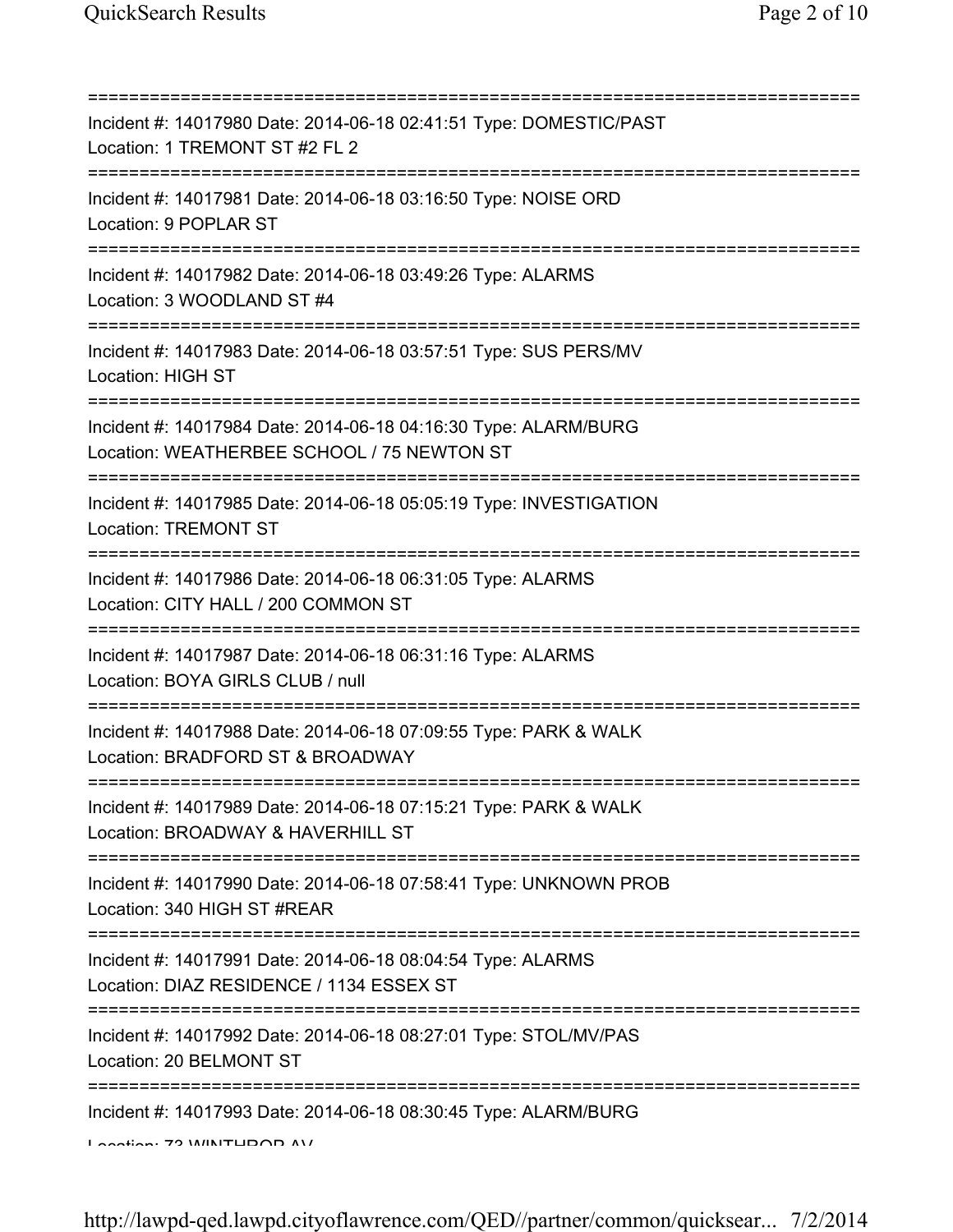| Incident #: 14017994 Date: 2014-06-18 08:41:39 Type: WARRANT SERVE<br>Location: 25 LEONARD AV<br>===================================== |
|----------------------------------------------------------------------------------------------------------------------------------------|
| Incident #: 14017995 Date: 2014-06-18 08:44:47 Type: ALARMS<br>Location: TELLOS / 700 ESSEX ST<br>===========================          |
| Incident #: 14017996 Date: 2014-06-18 09:29:28 Type: ALARM/BURG<br>Location: CUETO RESD / 318 MT VERNON ST                             |
| Incident #: 14017997 Date: 2014-06-18 09:31:09 Type: DOMESTIC/PROG<br>Location: 47 S BOWDOIN ST                                        |
| Incident #: 14017998 Date: 2014-06-18 09:49:37 Type: M/V STOP<br>Location: 20 MARSTON ST                                               |
| Incident #: 14017999 Date: 2014-06-18 09:49:44 Type: THREATS<br>Location: COMMON PARK / null                                           |
| Incident #: 14018000 Date: 2014-06-18 09:55:01 Type: 209A/SERVE<br>Location: 19 WINTER ST                                              |
| Incident #: 14018001 Date: 2014-06-18 09:57:04 Type: M/V STOP<br>Location: MANCHESTER ST & WEST ST                                     |
| Incident #: 14018002 Date: 2014-06-18 09:58:08 Type: HIT & RUN M/V<br>Location: COMMON PARK / null                                     |
| Incident #: 14018003 Date: 2014-06-18 10:03:28 Type: AUTO ACC/NO PI<br>Location: 25 WATER ST                                           |
| Incident #: 14018004 Date: 2014-06-18 10:07:15 Type: M/V STOP<br>Location: 29 MORTON ST                                                |
| Incident #: 14018005 Date: 2014-06-18 10:18:46 Type: SUS PERS/MV<br>Location: 205 BROADWAY                                             |
| Incident #: 14018006 Date: 2014-06-18 10:24:36 Type: SUS PERS/MV<br>Location: 205 BROADWAY                                             |
| Incident #: 14018007 Date: 2014-06-18 10:25:04 Type: GENERAL SERV                                                                      |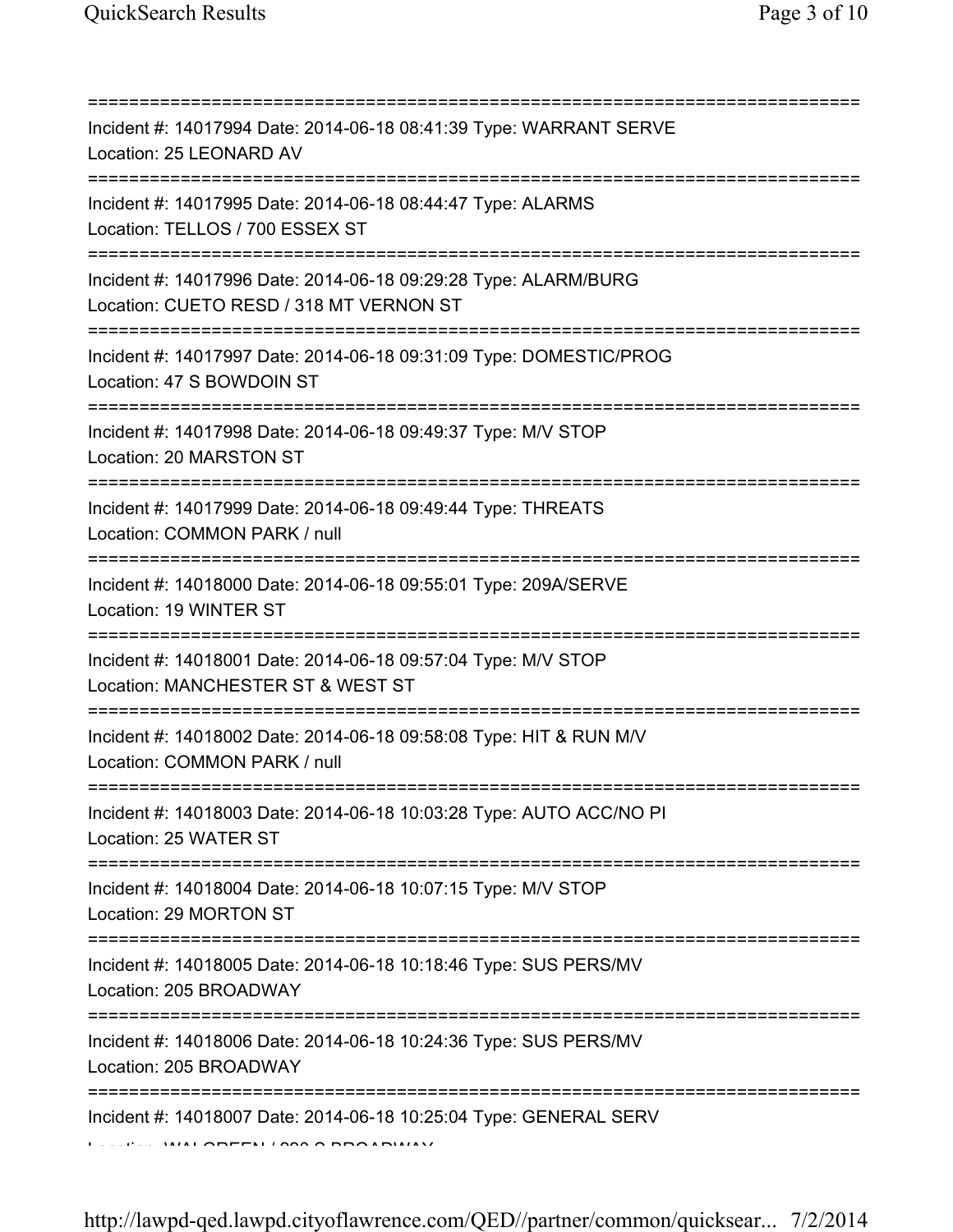=========================================================================== Incident #: 14018008 Date: 2014-06-18 10:25:53 Type: STOL/MV/PAS Location: 23 WILMOT ST =========================================================================== Incident #: 14018009 Date: 2014-06-18 10:39:53 Type: THREATS Location: DUNKIN DONUTS / 99 WINTHROP AV =========================================================================== Incident #: 14018010 Date: 2014-06-18 10:54:12 Type: 209A/SERVE Location: 6 BROOKFIELD ST =========================================================================== Incident #: 14018011 Date: 2014-06-18 11:00:09 Type: UNWANTEDGUEST Location: 1 TREMONT ST #7 =========================================================================== Incident #: 14018012 Date: 2014-06-18 11:41:48 Type: 209A/SERVE Location: 8 LENOX ST =========================================================================== Incident #: 14018019 Date: 2014-06-18 11:51:15 Type: IDENTITY THEFT Location: 46 MELVIN ST =========================================================================== Incident #: 14018013 Date: 2014-06-18 11:57:31 Type: M/V STOP Location: ESSEX ST & HAMPSHIRE ST =========================================================================== Incident #: 14018014 Date: 2014-06-18 12:05:07 Type: 209A/SERVE Location: 381 CHESTNUT ST #109 =========================================================================== Incident #: 14018018 Date: 2014-06-18 12:11:42 Type: UNWANTEDGUEST Location: 12 WOODLAND ST =========================================================================== Incident #: 14018015 Date: 2014-06-18 12:11:56 Type: ALARM/BURG Location: 19 CAMELLA TEOLI WY =========================================================================== Incident #: 14018016 Date: 2014-06-18 12:16:08 Type: GENERAL SERV Location: 35 BOWDOIN ST =========================================================================== Incident #: 14018017 Date: 2014-06-18 12:17:25 Type: 209A/SERVE Location: 6 CHELMSFORD ST =========================================================================== Incident #: 14018020 Date: 2014-06-18 12:20:06 Type: 209A/SERVE Location: 46 BUTLER ST =========================================================================== Incident #: 14018021 Date: 2014-06-18 12:29:51 Type: 209A/SERVE Location: 1 GENERAL ST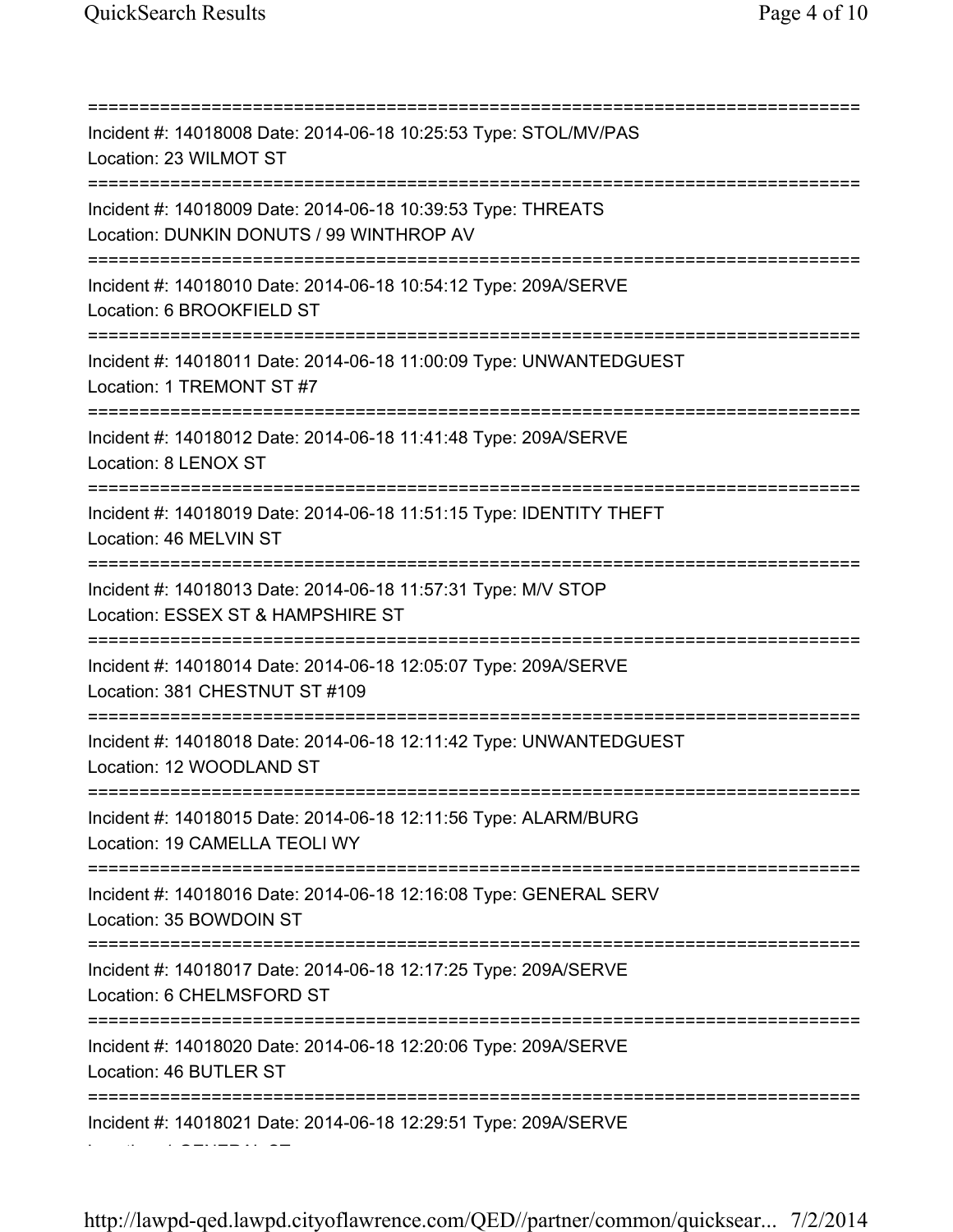=========================================================================== Incident #: 14018022 Date: 2014-06-18 12:37:43 Type: MAL DAMAGE Location: 1 TREMONT ST FL 2NDFL =========================================================================== Incident #: 14018024 Date: 2014-06-18 12:44:18 Type: SUICIDE ATTEMPT Location: 309 BROADWAY =========================================================================== Incident #: 14018023 Date: 2014-06-18 12:50:01 Type: DRUG VIO Location: WALGREENS / 135 BROADWAY =========================================================================== Incident #: 14018025 Date: 2014-06-18 12:51:02 Type: ANIMAL COMPL Location: BROADWAY & LOWELL ST =========================================================================== Incident #: 14018026 Date: 2014-06-18 12:59:46 Type: PARK & WALK Location: S UNION ST =========================================================================== Incident #: 14018027 Date: 2014-06-18 13:00:14 Type: PARK & WALK Location: BROADWAY =========================================================================== Incident #: 14018028 Date: 2014-06-18 13:15:12 Type: M/V STOP Location: MERRIMACK ST & PARKER ST =========================================================================== Incident #: 14018029 Date: 2014-06-18 13:27:40 Type: ASSSIT AMBULANC Location: 12 METHUEN ST FL 2NDFL =========================================================================== Incident #: 14018030 Date: 2014-06-18 13:31:10 Type: LARCENY/PAST Location: LAWTONS HOT DOGS / 606 CANAL ST =========================================================================== Incident #: 14018031 Date: 2014-06-18 13:44:59 Type: M/V STOP Location: GREENFIELD ST & LORING ST =========================================================================== Incident #: 14018032 Date: 2014-06-18 13:46:37 Type: HARASSMENT Location: 61 BROOK ST =========================================================================== Incident #: 14018033 Date: 2014-06-18 13:51:00 Type: SUS PERS/MV Location: 468 CANAL ST =========================================================================== Incident #: 14018034 Date: 2014-06-18 14:00:08 Type: M/V STOP Location: 52 CAMBRIDGE ST =========================================================================== Incident #: 14018035 Date: 2014-06-18 14:01:15 Type: PARK & WALK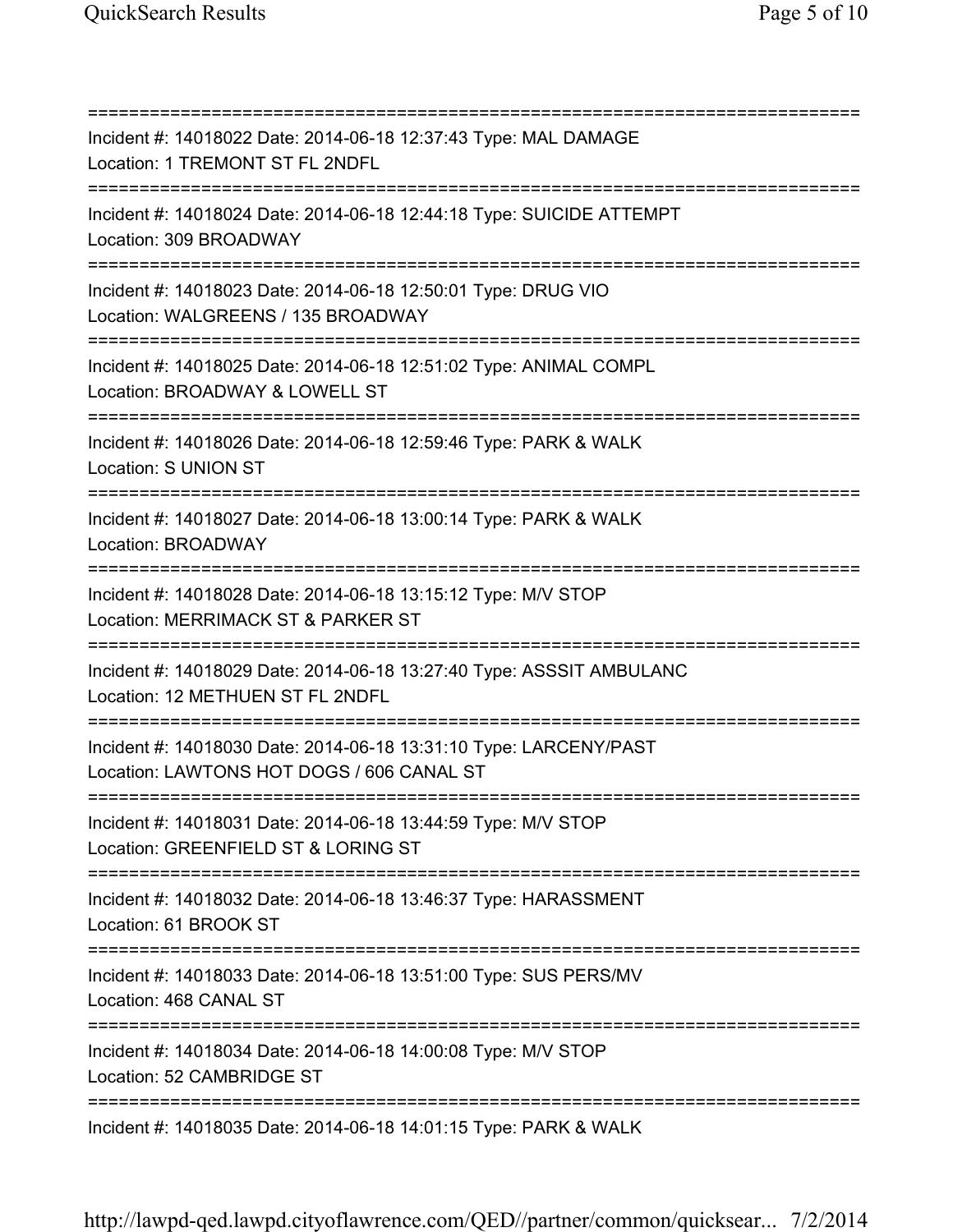=========================================================================== Incident #: 14018039 Date: 2014-06-18 14:03:22 Type: LARCENY/PAST Location: 52 SULLIVAN AV =========================================================================== Incident #: 14018036 Date: 2014-06-18 14:41:28 Type: ALARM/BURG Location: ORTIZ / 25 WARREN ST =========================================================================== Incident #: 14018037 Date: 2014-06-18 14:43:21 Type: AUTO ACC/NO PI Location: 43 BRUCE ST =========================================================================== Incident #: 14018038 Date: 2014-06-18 14:52:47 Type: 209A/SERVE Location: 141 AMESBURY ST #302 =========================================================================== Incident #: 14018040 Date: 2014-06-18 15:01:17 Type: WARRANT SERVE Location: 55 MANN ST =========================================================================== Incident #: 14018041 Date: 2014-06-18 15:12:42 Type: PARK & WALK Location: 205 BROADWAY =========================================================================== Incident #: 14018042 Date: 2014-06-18 15:20:20 Type: DRUG VIO Location: 82 FARLEY ST #APT 2 =========================================================================== Incident #: 14018043 Date: 2014-06-18 15:22:08 Type: GUN CALL Location: 78 KINGSTON ST =========================================================================== Incident #: 14018044 Date: 2014-06-18 15:27:09 Type: WARRANT SERVE Location: 87 FARLEY ST =========================================================================== Incident #: 14018045 Date: 2014-06-18 15:41:00 Type: ANIMAL COMPL Location: 2 FLORENCE CT =========================================================================== Incident #: 14018046 Date: 2014-06-18 15:48:56 Type: INVEST CONT Location: 6 BERKELEY ST =========================================================================== Incident #: 14018047 Date: 2014-06-18 15:49:18 Type: E911 HANGUP Location: 31 SUMMER ST =========================================================================== Incident #: 14018048 Date: 2014-06-18 15:54:11 Type: M/V STOP Location: HAFFNERS CAR WASH / PARKER ST =========================================================================== Incident #: 14018049 Date: 2014-06-18 15:54:17 Type: TRESPASSING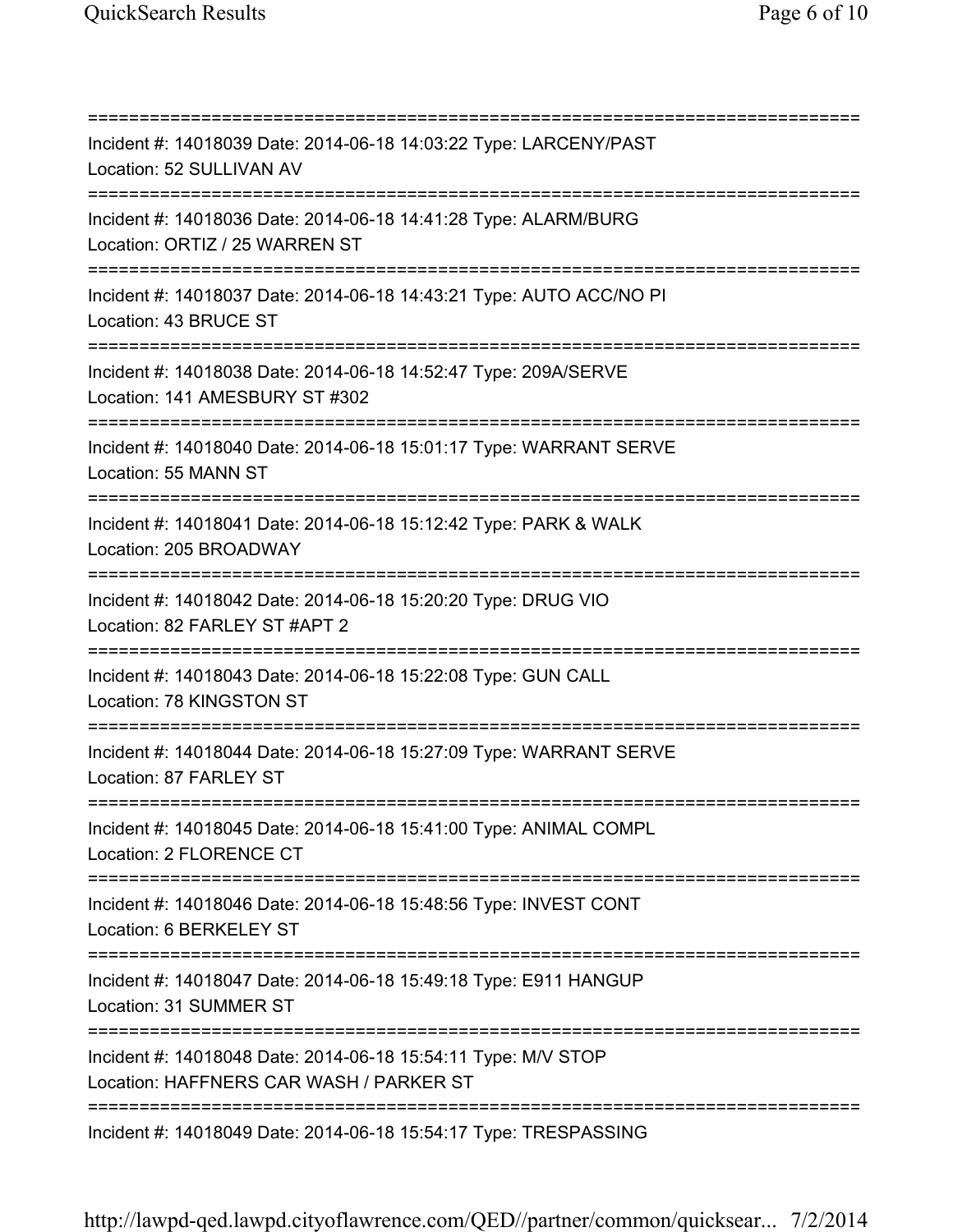Location: 243 S BROADWAY =========================================================================== Incident #: 14018050 Date: 2014-06-18 16:13:57 Type: TRESPASSING Location: HAYES TAVERN INC / 167 S UNION ST =========================================================================== Incident #: 14018051 Date: 2014-06-18 16:40:08 Type: UNWANTEDGUEST Location: 191 MAPLE ST #8J =========================================================================== Incident #: 14018052 Date: 2014-06-18 16:51:25 Type: INVESTIGATION Location: BRUCE ST & PARK ST =========================================================================== Incident #: 14018053 Date: 2014-06-18 17:05:42 Type: HIT & RUN M/V Location: COMMON ST =========================================================================== Incident #: 14018054 Date: 2014-06-18 17:13:14 Type: PARK & WALK Location: BRADFORD ST & BROADWAY =========================================================================== Incident #: 14018055 Date: 2014-06-18 17:13:37 Type: AUTO ACC/NO PI Location: BUNKERHILL ST & FERN ST =========================================================================== Incident #: 14018057 Date: 2014-06-18 17:25:44 Type: ALARM/BURG Location: RESD; YOED CAMERON6034796226 / 15 WOODLANE ST =========================================================================== Incident #: 14018056 Date: 2014-06-18 17:26:09 Type: PARK & WALK Location: PARKER ST & SPRINGFIELD ST =========================================================================== Incident #: 14018058 Date: 2014-06-18 17:32:30 Type: M/V STOP Location: BROADWAY & LOWELL ST =========================================================================== Incident #: 14018059 Date: 2014-06-18 17:32:34 Type: DOMESTIC/PROG Location: 61 STEARNS AV FL 1ST =========================================================================== Incident #: 14018060 Date: 2014-06-18 17:42:06 Type: ALARM/HOLD Location: H AND M NULTI SERVICE / 302 JACKSON ST =========================================================================== Incident #: 14018061 Date: 2014-06-18 17:49:37 Type: ROBBERY UNARM Location: 27 WASHINGTON ST =========================================================================== Incident #: 14018062 Date: 2014-06-18 17:50:05 Type: A&B PAST Location: 58 FLORENCE AV =========================================================================== Incident #: 14018063 Date: 2014 06 18 17:50:52 Type: ALARM/BURG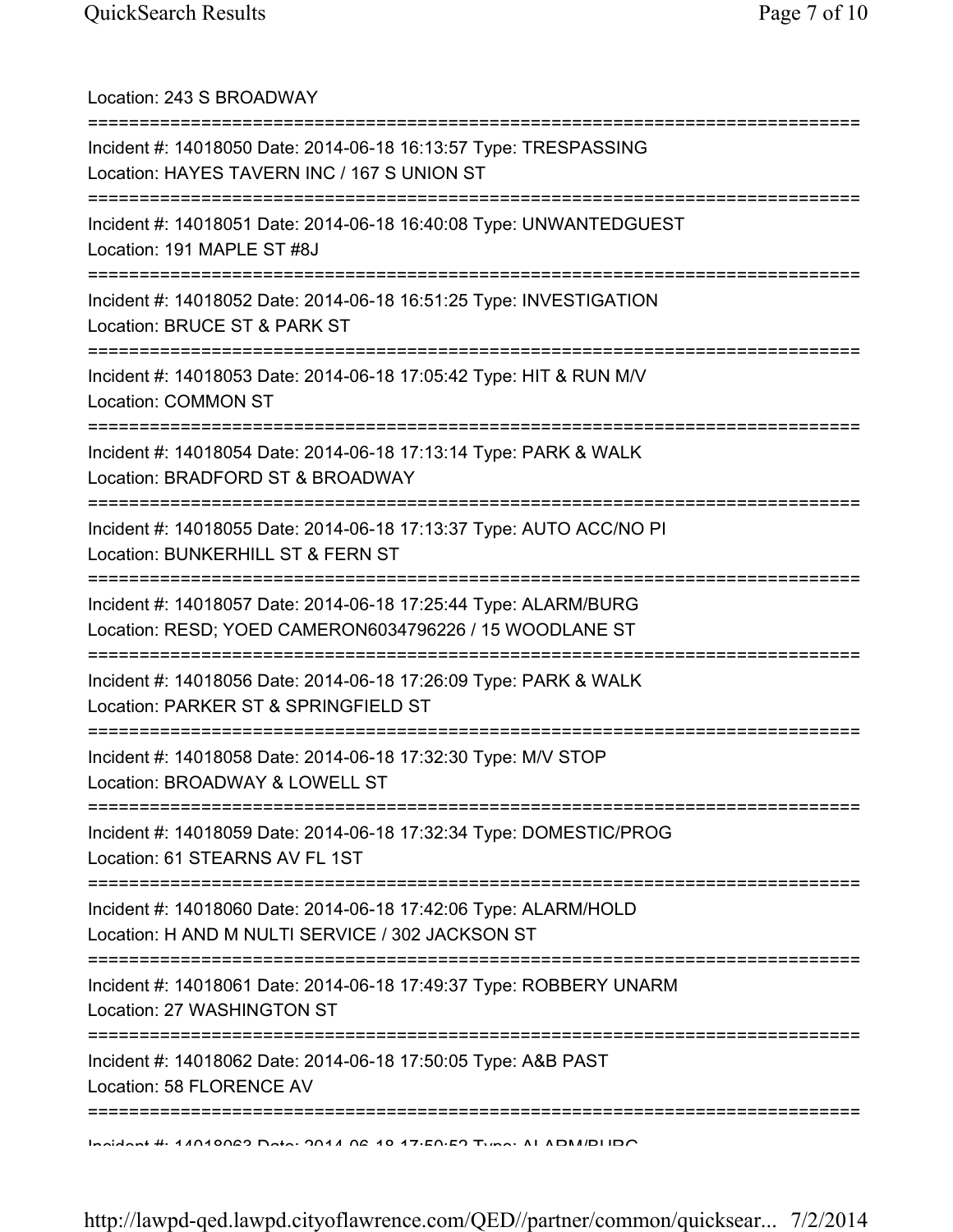| Location: BEACON BOYS & GIRLS CLUB / 71 DUCKETT AV<br>=====================================                             |
|-------------------------------------------------------------------------------------------------------------------------|
| Incident #: 14018064 Date: 2014-06-18 18:00:24 Type: SUS PERS/MV<br>Location: NIGHTINGALE CT                            |
| Incident #: 14018065 Date: 2014-06-18 18:19:01 Type: COURT DOC SERVE<br>Location: 142 NEWBURY ST FL 2                   |
| Incident #: 14018067 Date: 2014-06-18 18:20:44 Type: COURT DOC SERVE<br>Location: 229 E HAVERHILL ST                    |
| Incident #: 14018066 Date: 2014-06-18 18:21:01 Type: MISSING PERS<br>Location: 125 HAVERHILL ST #2A                     |
| Incident #: 14018069 Date: 2014-06-18 18:22:28 Type: LARCENY/PAST<br>Location: 213 PROSPECT ST                          |
| Incident #: 14018068 Date: 2014-06-18 18:22:51 Type: NEIGHBOR PROB<br>Location: 121 STEARNS AV                          |
| Incident #: 14018070 Date: 2014-06-18 18:34:18 Type: PARK & WALK<br>Location: BROADWAY & CONCORD ST                     |
| Incident #: 14018071 Date: 2014-06-18 18:42:29 Type: LIC PLATE STO<br>Location: MERRIMACK ST & S UNION ST               |
| Incident #: 14018072 Date: 2014-06-18 18:51:32 Type: ALARM/BURG<br>Location: COLUMBIA AUTO SEAT COVERS / 165 S BROADWAY |
| Incident #: 14018073 Date: 2014-06-18 19:01:17 Type: A&B PAST<br>Location: LAWRENCE GENERAL HOSPITAL / 1 GENERAL ST     |
| ===============<br>Incident #: 14018074 Date: 2014-06-18 19:03:22 Type: 911 HANG UP<br>Location: 60 BUNKERHILL ST       |
| Incident #: 14018075 Date: 2014-06-18 19:07:42 Type: NOTIFICATION<br>Location: 3 FLORENCE ST                            |
| Incident #: 14018076 Date: 2014-06-18 19:08:08 Type: INVESTIGATION<br>Location: 42 E HAVERHILL ST #6                    |
| $1.11.11$ $1.10.1010777$ D.1. 00.11.00.10.10.07 FO.T.  DOMEOTIOUDD                                                      |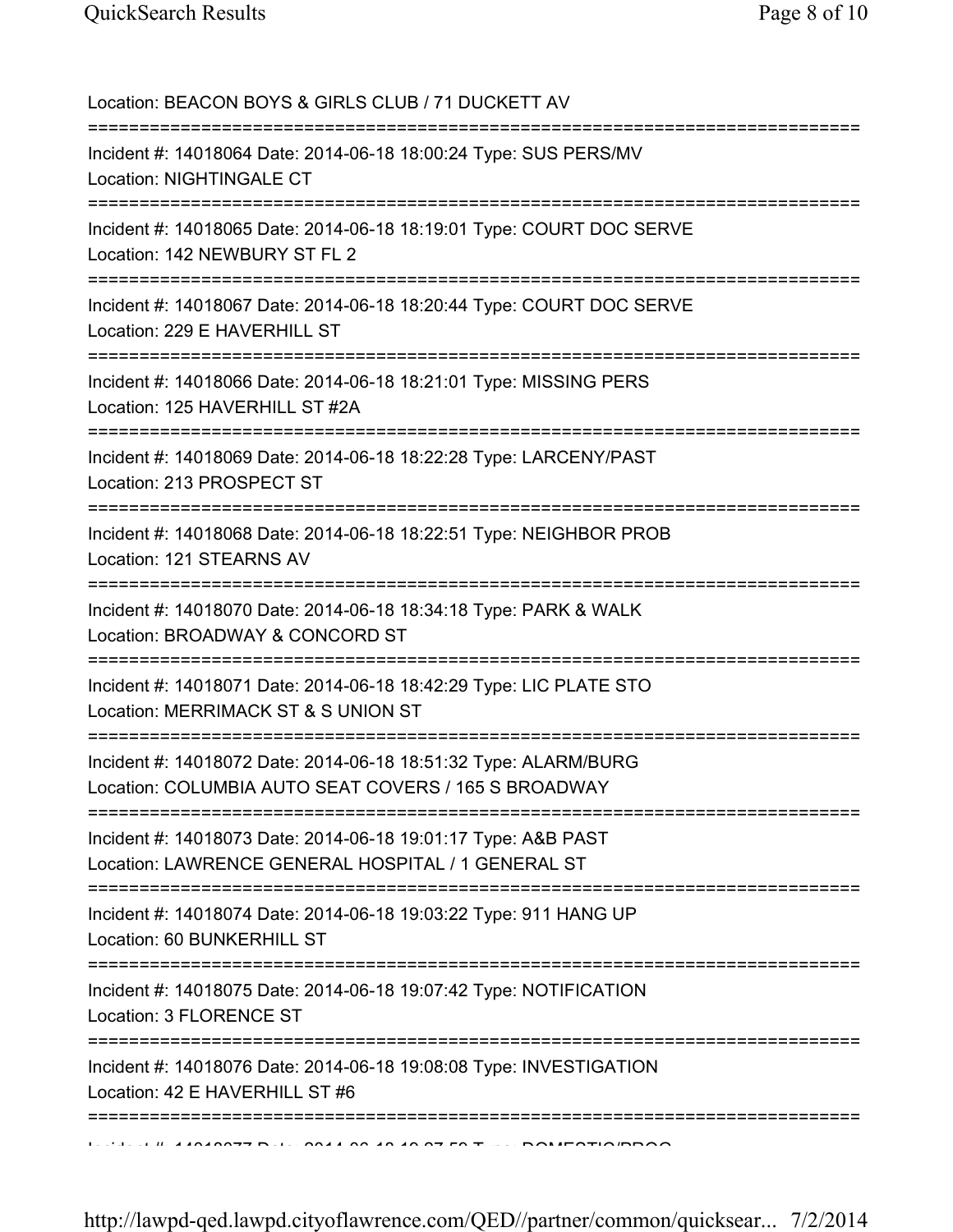| Location: 80 BAILEY ST FL 1                                                                                                       |
|-----------------------------------------------------------------------------------------------------------------------------------|
| Incident #: 14018078 Date: 2014-06-18 19:28:18 Type: FIGHT<br>Location: HAVERHILL ST & MARGIN ST                                  |
| Incident #: 14018079 Date: 2014-06-18 20:03:20 Type: DISORDERLY<br><b>Location: MANCHESTER ST</b>                                 |
| Incident #: 14018080 Date: 2014-06-18 20:13:06 Type: FIGHT<br>Location: 297 HOWARD ST                                             |
| Incident #: 14018081 Date: 2014-06-18 20:21:26 Type: MAL DAMAGE<br>Location: 495 HAMPSHIRE ST FL 2ND                              |
| Incident #: 14018082 Date: 2014-06-18 20:25:19 Type: LARCENY/ATTMEPT<br>Location: 29 CENTRE ST                                    |
| Incident #: 14018083 Date: 2014-06-18 20:50:46 Type: SUS PERS/MV<br>Location: HAFFNERS CAR WASH / 330 S BROADWAY                  |
| Incident #: 14018084 Date: 2014-06-18 20:58:05 Type: COURT DOC SERVE<br>Location: 222 ESSEX ST #208                               |
| Incident #: 14018085 Date: 2014-06-18 21:00:04 Type: MAL DAMAGE<br>Location: BERNARD AV                                           |
| -----------------------<br>Incident #: 14018086 Date: 2014-06-18 21:25:24 Type: NOISE ORD<br>Location: 15 THORNDIKE ST            |
| Incident #: 14018087 Date: 2014-06-18 21:30:25 Type: NOISE ORD<br>Location: 37 BOWDOIN ST                                         |
| Incident #: 14018088 Date: 2014-06-18 22:04:43 Type: DISORDERLY<br>Location: MT VERNON ST & STEVENS ST                            |
| -------------------------------<br>Incident #: 14018089 Date: 2014-06-18 22:17:43 Type: M/V STOP<br>Location: BROADWAY & BRADFORD |
| Incident #: 14018090 Date: 2014-06-18 22:58:38 Type: M/V STOP<br>Location: MERRIMACK ST & PARKER ST                               |
|                                                                                                                                   |

Incident #: 14018091 Date: 2014 06 18 23:01:19 Type: WIRE DOWN